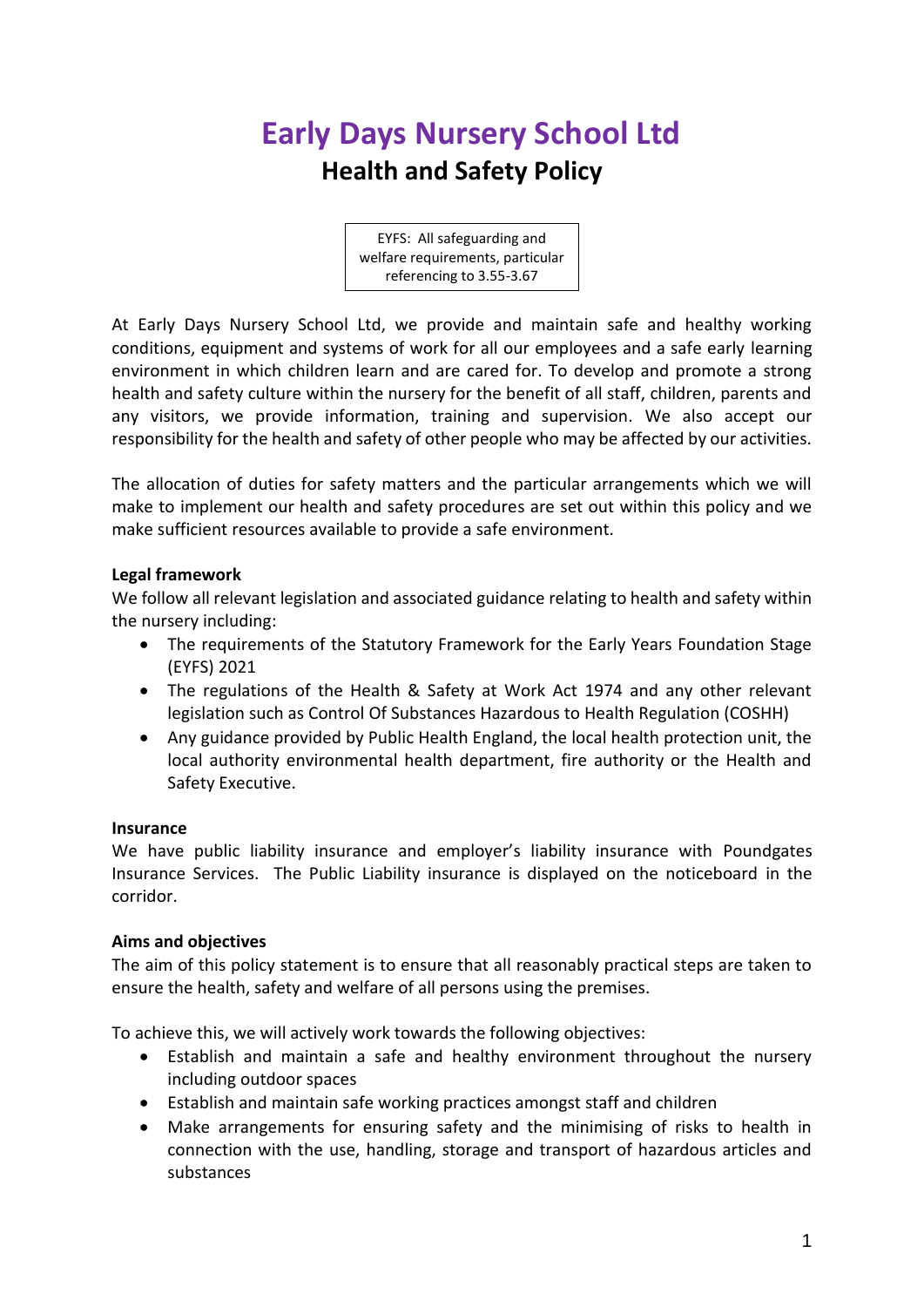- Ensure the provision of sufficient information, instruction and supervision to enable all people working in or using the nursery to avoid hazards and contribute positively to their own health and safety and to ensure that staff have access to regular health and safety training
- Maintain a healthy and safe nursery with safe entry and exit routes
- Formulate effective procedures for use in case of fire and other emergencies and for evacuating the nursery premises. Practice this procedure on a regular basis to enable the safe and speedy evacuation of the nursery
- Maintain a safe working environment for pregnant workers or for workers who have recently given birth, including undertaking appropriate risk assessments
- Maintain a safe environment for those with special educational needs and disabilities and ensure all areas of the nursery are accessible (wherever practicable)
- Provide a safe environment for students or trainees to learn in
- Encourage all staff, visitors and parents to report any unsafe working practices or areas to ensure immediate response by the management.

We believe the risks in the nursery environment are low. To maintain the maximum protection for children, staff and parents the nursery:

- Ensures all entrances and exits from the building, including fire exits are clearly identifiable, free from obstruction and easily opened from the inside
- Regularly check the premises room by room for structural defects, worn fixtures and fittings or electrical equipment and take the necessary remedial action
- Ensures that all staff, visitors, parents and children are aware of the fire procedures and regular fire drills are carried out
- Has the appropriate fire detection and control equipment which is checked regularly to make sure it is in working order
- Ensures that all members of staff are aware of the procedure to follow in case of accidents for staff, visitors and children
- Ensures that all members of staff take all reasonable action to control the spread of infectious diseases and wear protective gloves and clothing where appropriate
- Ensures there are suitable hygienic changing facilities (see infection control policy)
- Prohibits smoking/vaping on the nursery premises
- Prohibits any contractor from working on the premises without prior discussion with the officer in charge
- Encourages children to manage risks safely and prohibits running inside the premises unless in designated areas
- Risk assesses all electrical sockets and take appropriate measures to reduce risks where necessary and ensure no trailing wires are left around the nursery
- Our boiler cupboard, cleaning equipment cupboard and electrical meter cupboard are not accessible to children.
- The temperature of hot water is checked and controlled to prevent scalds.
- Heating vents are checked to ensure they are not covered.
- Lighting and ventilation is adequate in all areas including storage and outdoor areas.
- Ensures all cleaning materials are placed out of the reach of children and kept in their original containers
- Ensures staff wear protective clothing when cooking or serving food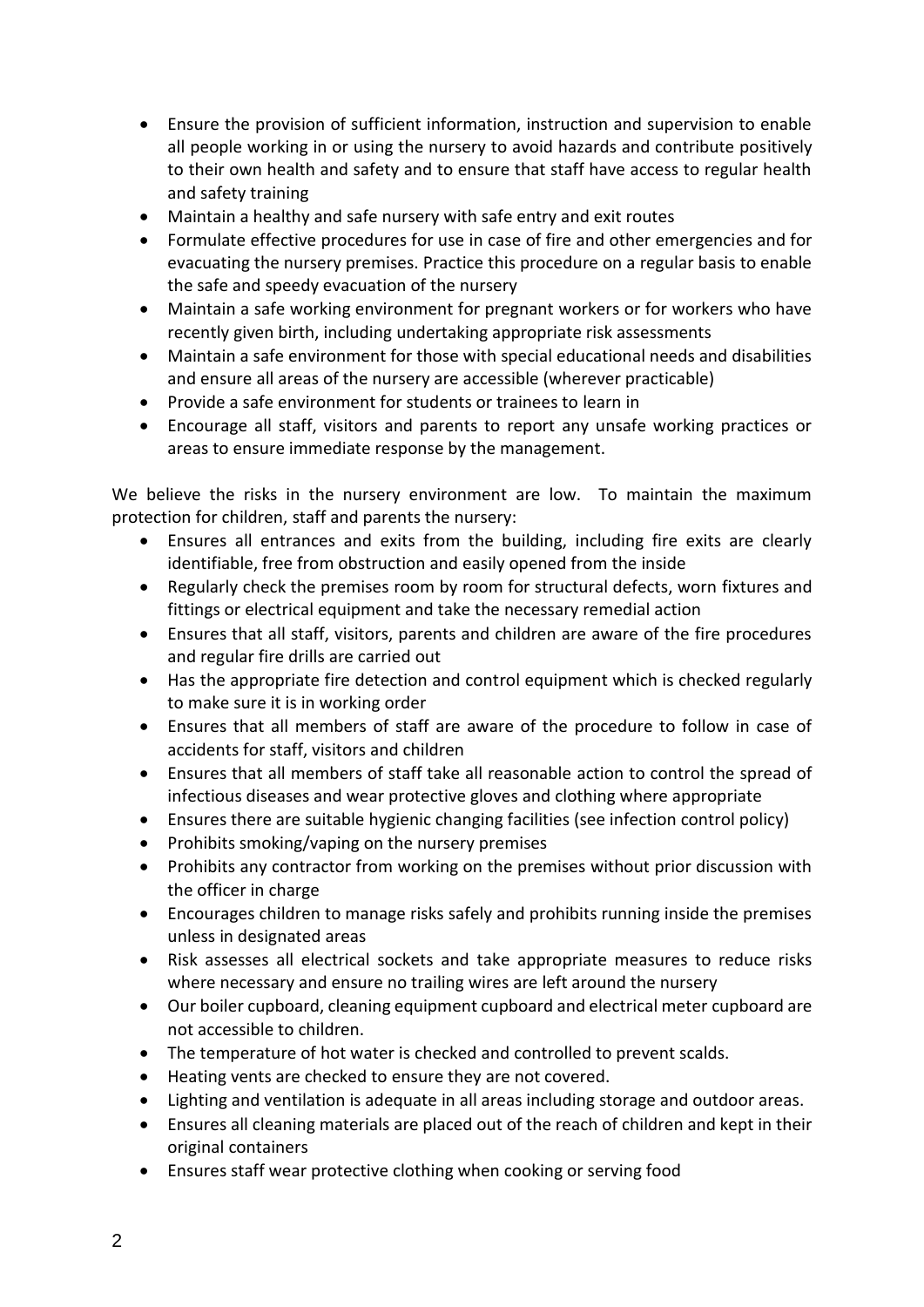- Prohibits certain foods that may relate to children's allergies, e.g. nuts are not allowed in the nursery
- Follows the EU Food Information for Food Consumers Regulations (EU FICby identifying the 14 allergens listed by EU Law that we use as ingredients in any of the dishes we provide to children and ensure that all parents are informed
- Follows the allergies and allergic reactions policy for children who have allergies or have a reaction at the nursery
- Ensures risk assessments are undertaken on the storage and preparation of food produce within the nursery
- Familiarises all staff and visitors with the position of the first aid boxes and ensure all know who the appointed first aiders are
- Provides appropriately stocked first aid boxes and check their contents regularly
- Ensures children are supervised at all times
- Takes all reasonable steps to prevent unauthorised persons entering the premises and have an agreed procedure for checking the identity of visitors
- Ensures no student or volunteer is left unsupervised at any time
- Ensures staff paediatric first aid certificates or a list of staff who hold a current PFA certificate are on display (and/or made available to parents).

## **Responsibilities**

The designated Health and Safety Officer in the nursery is Gina Chamberlain.

The nursery manager/deputy nursery manager will be responsible in his/her absence.

All employees have the responsibility to cooperate with senior staff and the manager to achieve a healthy and safe nursery and to take reasonable care of themselves and others. Neglect of health and safety regulations/duties will be regarded as a disciplinary matter (see separate policy on disciplinary procedures).

Whenever a member of staff notices a health or safety issue or problem which they are not able to rectify, they must immediately report it to the appropriate person named above. Parents and visitors are requested to report any concerns they may have to the \*senior member of staff in the area/\*deputy manager/\*manager.

Daily contact, monthly staff meetings and health and safety meetings provide consultation between management and employees. These include health and safety matters.

#### **Health and safety training**

Person responsible for monitoring staff training is Gina Chamberlain.

Health and safety is covered in all induction training for new staff.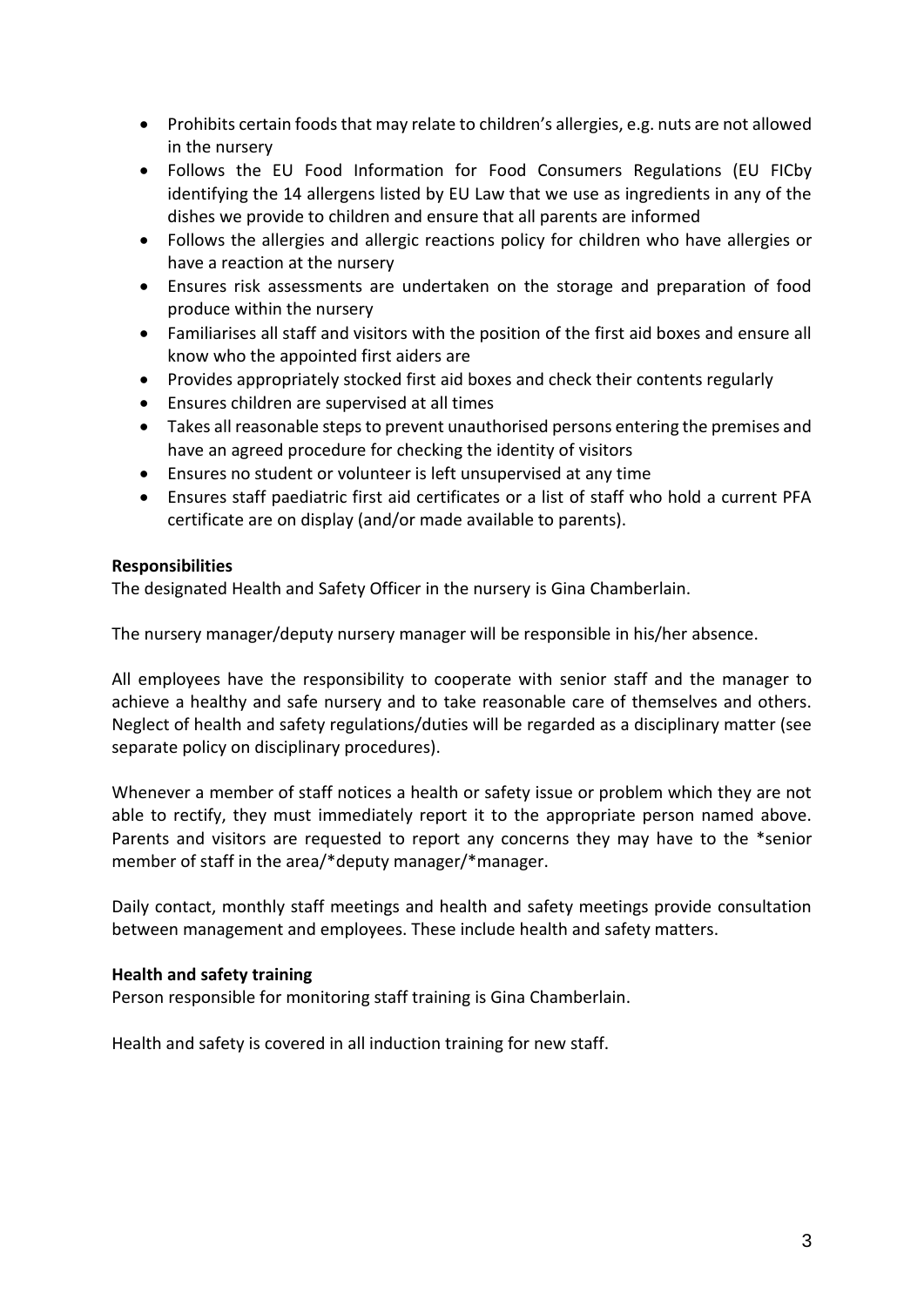#### **Training table:**

| Area                                                                   | <b>Training required</b>    | Who                                                                                                                       |
|------------------------------------------------------------------------|-----------------------------|---------------------------------------------------------------------------------------------------------------------------|
| Paediatric First aid                                                   | Course                      | All staff                                                                                                                 |
| Dealing with blood                                                     | In house training/course    | All staff and students                                                                                                    |
| Safeguarding/Child protection                                          | In house training/course    | All staff and students                                                                                                    |
| Care of babies                                                         | In house training/course    | At least half of the staff<br>working with under 2's                                                                      |
| Risk assessment                                                        | In house training/course    | All staff                                                                                                                 |
| Fire safety procedures                                                 | In house training           | All staff and students                                                                                                    |
| Use of fire extinguisher                                               | In house training/course    | All staff where possible                                                                                                  |
| Food hygiene                                                           | On-line course              | All staff                                                                                                                 |
| Allergy awareness                                                      | In house training/course    | All staff and students                                                                                                    |
| Manual handling                                                        | In house training/induction | All staff and students                                                                                                    |
| Stress awareness and<br>management                                     | In house training/course    | All staff                                                                                                                 |
| Changing of nappies                                                    | In house training           | All staff                                                                                                                 |
| <b>Fire Marshal duties</b>                                             | <b>External course</b>      | <b>Fire Marshals</b>                                                                                                      |
| Medication requiring technical<br>or medical knowledge e.g. Epi<br>Pen | <b>External course</b>      | As required and<br>delivered by relevant<br>healthcare professional<br>when a child with this<br>need attends the setting |
| <b>SENCO</b>                                                           | <b>External course</b>      | <b>SENCO</b>                                                                                                              |
| Supervision and appraisal                                              | <b>External course</b>      | Manager, Room Leaders                                                                                                     |

At present at least one member of staff on the premises and available at times when children are present MUST hold a full paediatric first aid (PFA) certificate in the nursery and must accompany children on outings. The certificate must be for a full course consistent with the criteria set out in Annex A of the EYFS, 2021. This must be renewed every three years and the emergency PFA course is taken face to face.

In addition to this, all newly qualified entrants to the early years workforce who have completed a level 2 and/or level 3 qualification on or after 30 June 2016, must also have either a full PFA or an emergency PFA certificate within three months of starting work in order to be included in the required staff: child ratios at level 2 or level 3 in an early years setting At nursery, we take in to account the number of children, staff, layout of premises to ensure that a paediatric first aider is able to respond to emergencies quickly.